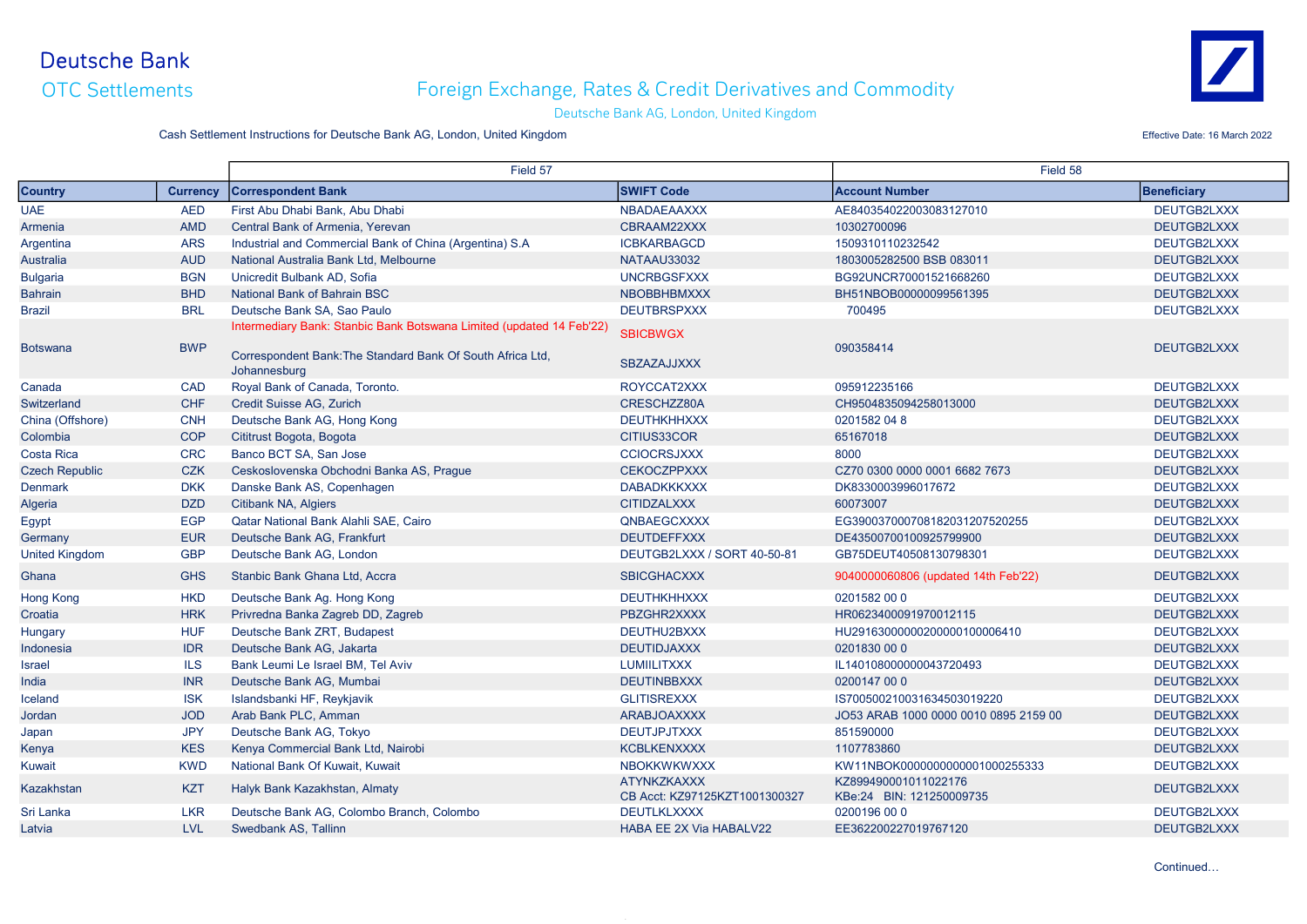OTC Settlements

# Foreign Exchange, Rates & Credit Derivatives and Commodity



#### Deutsche Bank AG, London, United Kingdom

Cash Settlement Instructions for Deutsche Bank AG, London, United Kingdom **Effective Date: 16 March 2022** Effective Date: 16 March 2022

|                                             |                 | Field 57                                            |                                                      | Field 58                                                                                                        |                             |
|---------------------------------------------|-----------------|-----------------------------------------------------|------------------------------------------------------|-----------------------------------------------------------------------------------------------------------------|-----------------------------|
| <b>Country</b>                              | <b>Currency</b> | <b>Correspondent Bank</b>                           | <b>SWIFT Code</b>                                    | <b>Account Number</b>                                                                                           | Beneficiary                 |
| <b>Morocco</b>                              | <b>MAD</b>      | Banque Marocaine Du Commerce Exterieur, Casablanca  | <b>BMCEMAMCXXX</b>                                   | 011780000000126008939654                                                                                        | DEUTGB2LXXX                 |
| <b>Mauritius</b>                            | <b>MUR</b>      | The Mauritius Commercial Bank Ltd, Port Louis       | <b>MCBLMUMUXXX</b>                                   | 801001102                                                                                                       | DEUTGB2LXXX                 |
| <b>Mexico</b>                               | <b>MXN</b>      | Banco Santander (Mexico) SA, Mexico                 | <b>BMSXMXMMXXX</b>                                   | CLABE NO. 014180000001514935                                                                                    | DEUTGB2LXXX                 |
| Malaysia                                    | <b>MYR</b>      | Deutsche Bank (Malaysia) Berhad, Kuala Lumpur       | <b>DEUTMYKLXXX</b>                                   | 0200238 00 0                                                                                                    | DEUTGB2LXXX                 |
| Nigeria                                     | <b>NGN</b>      | Stanbic IBTC Bank PLC, Lagos                        | <b>SBICNGLXXXX</b>                                   | CA 7200182734                                                                                                   | DEUTGB2LXXX                 |
| Norway                                      | <b>NOK</b>      | Den Nor Bank ASA, Oslo                              | <b>DNBANOKKXXX</b>                                   | NO78 7001 0231 696                                                                                              | DEUTGB2LXXX                 |
| <b>New Zealand</b>                          | <b>NZD</b>      | <b>ANZ National Bank Ltd, Wellington</b>            | ANZBNZ22XXX                                          | 217521NZD00001                                                                                                  | DEUTGB2LXXX                 |
| Oman                                        | <b>OMR</b>      | <b>Bank Muscat SAOG, Muscat</b>                     | <b>BMUSOMRXXXX</b>                                   | 02702320081012                                                                                                  | DEUTGB2LXXX                 |
| Peru (updated on 14<br><b>Feb'22)</b>       | <b>PEN</b>      | <b>BANCO BBVA PERU, Lima</b>                        | <b>BCONPEPL</b>                                      | CCI01170800010000140255 (FX, Commodity, Credit &<br>Equity) Dummy tax ID: 999999999                             | DEUTGB2LXXX                 |
| Peru (updated on 10th<br><b>March 2022)</b> | <b>PEN</b>      | Citibank NA, Lima                                   | CITIUS33LIM                                          | CCI00700100007234001918 (FX linked to Bond trades<br>with DB)<br>Dummy tax ID: 999999999                        | DEUTGB2LXXX                 |
| Philippines                                 | PHP             | Deutsche Bank AG. Manila                            | <b>DEUTPHMMXXX</b>                                   | 1200542 00 0                                                                                                    | DEUTGB2LXXX                 |
| Pakistan                                    | <b>PKR</b>      | Deutsche Bank AG, Karachi Branch, Karachi           | <b>DEUTPKKAXXX</b>                                   | 0200220 00 0                                                                                                    | DEUTGB2LXXX                 |
| Poland                                      | <b>PLN</b>      | Deutsche Bank Polska SA, Warszawa                   | <b>DEUTPLPXXXX</b>                                   | PL89188000090000001370003035                                                                                    | DEUTGB2LXXX                 |
| Qatar                                       | QAR             | <b>Commercial Bank of Qatar Ltd. Doha</b>           | <b>CBQAQAQAXXX</b>                                   | QA43CBQA000000004010004297001                                                                                   | DEUTGB2LXXX                 |
| Romania                                     | <b>RON</b>      | Citibank Europe plc Dublin Romania Branch           | <b>CITIROBUXXX</b>                                   | RO62CITI0000000550415003                                                                                        | DEUTGB2LXXX                 |
| Serbia                                      | <b>RSD</b>      | Unicredit Bank Srbija A.D, Beograd                  | <b>BACXRSBG</b>                                      | 1025440                                                                                                         | DEUTGB2LXXX                 |
| <b>Russia</b>                               | <b>RUB</b>      | Deutsche Bank. Moscow                               | <b>DEUTRUMMXXX</b><br>CBR Acct: 30101810100000000101 | 3023 1810 0000 0000 0000<br>BIK 044525101 INN (KIO) 0000011339<br>VO 60081 (VO 60080 for payment via DB Moscow) | Deutsche Bank AG,<br>London |
| Saudi Arabia                                | <b>SAR</b>      | The National Commercial Bank, Jeddah                | NCBKSAJE101                                          | SA5910000055530828000110                                                                                        | DEUTGB2LXXX                 |
| Sweden                                      | <b>SEK</b>      | Skandinaviska Enskilda Banken, Stockholm            | <b>ESSESESSXXX</b>                                   | SE0350000000052018538055                                                                                        | DEUTGB2LXXX                 |
| Singapore                                   | <b>SGD</b>      | Deutsche Bank AG, Singapore                         | <b>DEUTSGSGXXX</b>                                   | 2701670 00 0                                                                                                    | DEUTGB2LXXX                 |
| <b>Thailand</b>                             | <b>THB</b>      | Deutsche Bank AG, Bangkok Branch, Bangkok           | <b>DEUTTHBKXXX</b>                                   | 0200238 00 0                                                                                                    | DEUTGB2LXXX                 |
| <b>Tunisia</b>                              | <b>TND</b>      | Société Tunisienne De Banque, Tunis                 | <b>STBKTNTTXXX</b>                                   | TN5910404100909150078811                                                                                        | DEUTGB2LXXX                 |
| <b>Turkey</b>                               | <b>TRY</b>      | Deutsche Bank AS, Istanbul                          | <b>DEUTTRISCUS</b>                                   | TR620011500013004817490010                                                                                      | DEUTGB2LXXX                 |
| Tanzania                                    | <b>TZS</b>      | Stanbic Bank Tanzania Ltd. Dar Es Salaam            | <b>SBICTZTXXXX</b>                                   | 9120000005264                                                                                                   | DEUTGB2LXXX                 |
| <b>Ukraine</b>                              | <b>UAH</b>      | Citibank NA JSCB Citibank Ukraine                   | <b>CITIUAUKXXX</b>                                   | 16028460021006                                                                                                  | DEUTGB2LXXX                 |
| Uganda                                      | <b>UGX</b>      | Stanbic Bank Uganda Limited, Kampala                | <b>SBICUGKXXXX</b>                                   | 0111043003101                                                                                                   | DEUTGB2LXXX                 |
| <b>United States</b>                        | <b>USD</b>      | Deutsche Bank AG, New York                          | DEUTUS33XXX<br>ABA 026003780                         | 60201461                                                                                                        | DEUTGB2LXXX                 |
| Venezuela                                   | <b>VEF</b>      | Citibank NA, Caracas                                | CITIUS33VEC                                          | 1070548018                                                                                                      | DEUTGB2LXXX                 |
| <b>South Africa</b>                         | <b>ZAR</b>      | The Standard Bank Of South Africa Ltd, Johannesburg | SBZAZAJJXXX                                          | 7221033                                                                                                         | DEUTGB2LXXX                 |
| Zambia                                      | <b>ZMW</b>      | Stanbic Bank Zambia Ltd. Lusaka                     | <b>SBICZMLXXXX</b>                                   | 9130001151383                                                                                                   | DEUTGB2LXXX                 |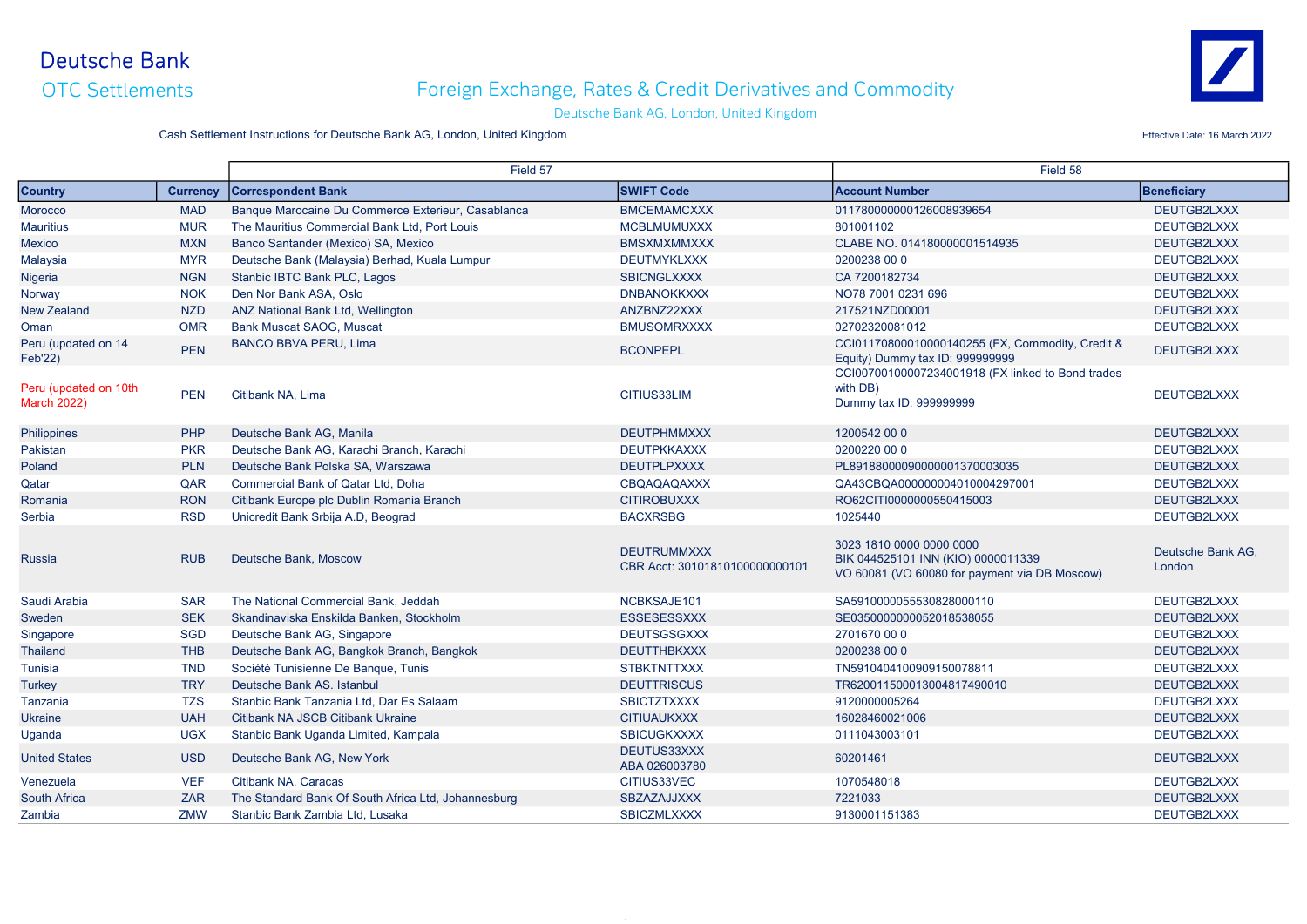OTC Settlements

#### Equity Derivatives



#### Deutsche Bank AG, London, United Kingdom

Cash Settlement Instructions for Deutsche Bank AG, London, United Kingdom **Effective Date: 16 March 2022** Effective Date: 16 March 2022

Country Currency Correspondent Bank SWIFT Code SWIFT Code Account Number Account Number Beneficiary Australia **AUD** Australia and New Zealand Banking Group, Melbourne ANZBAU3MXXX 70044300001 70044300001 DEUTGB2LXXX Canada CAD Royal Bank of Canada. Toronto CAD ROYCCAT2XXX ROYCCAT2XXX 095912235158 DEUTGB2LXXX Switzerland CHF Credit Suisse First Boston AG, Zurich CRESCHZZ80A CRESCHZZ80A 0835 0942580 13 000 DEUTGB2LXXX Czech Republic CZK Deutsche Bank AG, Prague CZK Deutsche Bank AG, Prague DEUTCZPXXXX DEUTCZPXXXX DEUTGB2LXXX DEUTGB2LXXX Denmark DKK Den Danske Bank, Copenhagen Natural DABADKKKXXX DABADKKKXXX 3996000346 DABADKKKOXX DEUTGB2LXXX Germany EUR Deutsche Bank AG, Frankfurt Deutsche Bank AG, Frankfurt DEUTDEFFXXX DEUTDEFFXXX DE82500700100925815300 United Kingdom GBP Deutsche Bank AG, London DEUTGB2LXXX / SORT 40-50-81 30798301 DEUTGB2LXXX Hong Kong HKD Deutsche Bank AG, Hong Kong Christian Marchan Deut Deutsche Bank AG, Hong Kong Deutsche Bank AG, Hong Kong Deutsche Bank AG, Hong Kong Deutsche Bank AG, Hong Kong Deutsche Deutsche Bank AG, Hong Kong Deutsche Hungary **HUF Deutsche Bank, Budapest CHE DEUTHU2BXXX** DEUTHU2BXXX 163000000200000100006410 DEUTGB2LXXX Indonesia **IDR Deutsche Bank AG, Jakarta** DEUTES DEUTES DEUTIDJAXXX 0202922 00 0 DEUTGB2LXXX DEUTGB2LXXX Israel ILS Bank Leumi Le-Israel, Tel Aviv LUMIILITXXX 437204 93 DEUTGB2LXXX Japan JPY Deutsche Bank AG, Tokyo Deutsche Bank AG, Tokyo DEUTJPJTXXX DEUTJPJTXXX 8816100 DEUTGB2LXXX DEUTGB2LXXX Malaysia MYR Deutsche Bank (Malaysia) Berhad, Kuala Lumpur DEUTMYKLXXX DEUTGD20238 00 4 DEUTGB2LXXX Norway Nok Den Norske, Oslo Nostel Den Norske, Oslo DNBANOKKXXX DNBANOKKXXX DNBANOKKXXX NO36 7966 0200 628 DEUTGB2LXXX New Zealand NZD ANZ Banking Group, Wellington Natural ANZBNZ22XXX ANZBNZ22XXX 83525600001 ANZEN ANZBNZ22XXX DEUTGB2LXXX Philippines PHP Deutsche Bank AG, Manila DEUTCH DEUTPHMMXXX DEUTPHMMXXX 1203645 00 0 DEUTGB2LXXX DEUTGB2LXXX Poland Pun Deutsche Bank, Warsaw **Punch and Punch DEUTPLPXXXX** DEUTPLPXXXX 13700600000PLN000WAR DEUTGB2LXXX Russia **RUB** Deutsche Bank, Moscow DEUTRUMMXXX **DEUTRUMMXXX** CBR Acct: 30101810100000000101 3023 1810 0000 0000 0000 BIK 044525101 INN (KIO) 0000011339 VO 60081 (VO 60080 for payment via DB Moscow) Deutsche Bank AG, London Sweden SEK Skandinaviska Enskilda Banken AB, Stockholm ESSESESSXXX 52018535226 52018535226 DEUTGB2LXXX Singapore SGD Deutsche Bank AG, Singapore SGD Deutsche Bank AG, Singapore DEUTGB2LXXX DEUTGGSGXXX 2701670 00 2 Slovakia SKK Unicredit Bank Slovakia UNCRSKBXXXX 33900056 DEUTGB2LXXX Thailand The Deutsche Bank AG, Bangkok DEUTGB2LXXX DEUTTHBKXXX 0200238 00 0 DEUTGB2LXXX Turkey TRY Garanti Bank, Istanbul TRY Garanti Bank, Istanbul TGBATRIS093 TGBATRIS093 TR510006200093000006499876 DEUTGB2LXXX United States **USD** Deutsche Bank AG, New York DEUTUS33XXX<br>ABA 026003780 ABA 026003780 <sup>60201461</sup> DEUTGB2LXXX South Africa **Standard Bank of South Africa Ltd, Johannesburg** SBZAZAJJXXX 7113918 7113918 DEUTGB2LXXX Field 57 Field 58